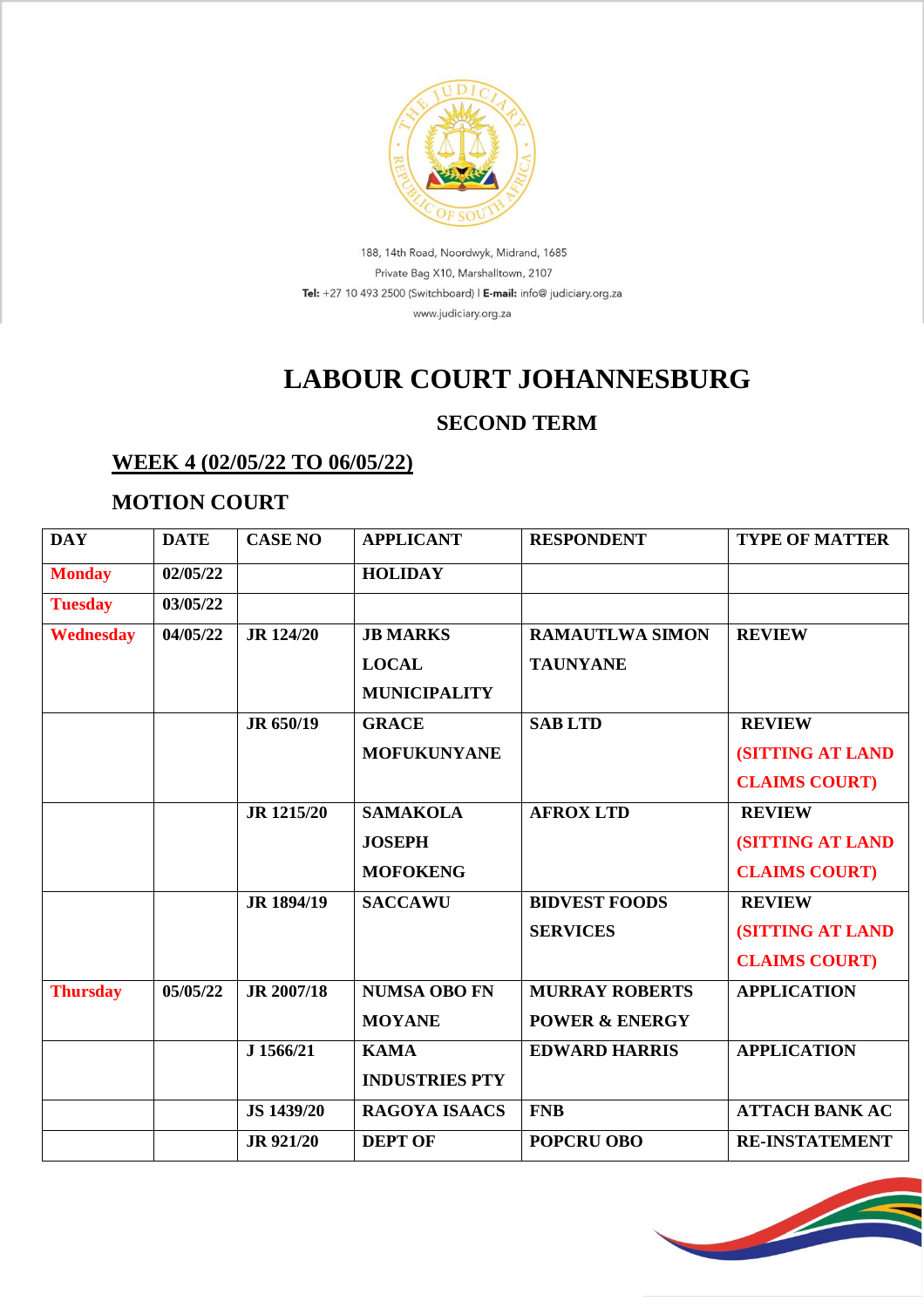|               |          |            | <b>COMMUNITY</b>         | <b>LEBAMBO</b>            |                         |
|---------------|----------|------------|--------------------------|---------------------------|-------------------------|
|               |          |            | <b>SAFETY</b>            |                           |                         |
|               |          | JR 2956/19 | <b>MIDVAAL LOCAL</b>     | <b>SAMWU OBO</b>          | <b>RULE 11</b>          |
|               |          |            | <b>MUNICIPALITY</b>      | <b>MORENA</b>             |                         |
|               |          |            |                          | <b>RAMAGOBOTLA</b>        |                         |
|               |          | JR 2414/21 | <b>SHEPERD MOYO</b>      | <b>UNIVERSITY OF SA</b>   | <b>REVIEW</b>           |
|               |          | JR 2103/16 | <b>DATEVE</b>            | <b>KGAPANE SIMON</b>      | <b>REVIEW</b>           |
|               |          |            | <b>TSHWETE LOCAL</b>     | <b>MMAMARO</b>            |                         |
|               |          |            | <b>MUNCIPALITY</b>       |                           |                         |
|               |          | JS 680/21  | <b>POGISO EDWARD</b>     | <b>MINISTER OF</b>        | <b>DEFAULT</b>          |
|               |          |            | <b>ASEFO</b>             | <b>AGRICULTURAL</b>       | <b>JUDGMENT</b>         |
|               |          |            |                          | <b>LAND REFORM &amp;</b>  |                         |
|               |          |            |                          | <b>RURAL</b>              |                         |
|               |          | J 1084/20  | <b>GERT SIBANDE</b>      | <b>SARANG NAZEEK</b>      | <b>APPLICATION</b>      |
|               |          |            | <b>MUNICIPALITY</b>      |                           | <b>(SITTING AT LAND</b> |
|               |          |            |                          |                           | <b>CLAIMS COURT)</b>    |
|               |          | JR 1078/20 | PIKITUP JHB SOC          | <b>SAMWU</b>              | <b>REVIEW</b>           |
|               |          |            | <b>LTD</b>               |                           | <b>(SITTING AT LAND</b> |
|               |          |            |                          |                           | <b>CLAIMS COURT)</b>    |
|               |          | JR 823/20  | <b>ENDETO</b>            | <b>NUM</b>                | <b>REVIEW</b>           |
|               |          |            | <b>ENGINEERING</b>       |                           | <b>(SITTING AT LAND</b> |
|               |          |            | (PTY) LTD                |                           | <b>CLAIMS COURT)</b>    |
|               |          | J 2351/15  | <b>MERAFONG CITY</b>     | <b>FELIX FIVE KHOZA</b>   | <b>APPLICATION</b>      |
|               |          |            | <b>LOCAL</b>             |                           | <b>(SITTING AT LAND</b> |
|               |          |            | <b>MUNICIPALITY</b>      |                           | <b>CLAIMS COURT)</b>    |
| <b>Friday</b> | 06/05/22 | J 638/20   | DR SOLOMON M             | <b>GAUTENG DEPT OF</b>    | <b>APPLICATION</b>      |
|               |          |            | <b>KGANYAGO</b>          | <b>HEALTH &amp; OTHER</b> |                         |
|               |          |            |                          |                           |                         |
|               |          | J 91/22    | <b>IMATU OBO T</b>       | <b>CITY OF TSHWANE</b>    | <b>APPLICATION</b>      |
|               |          |            | <b>NALA &amp; OTHERS</b> | <b>MUNICIPALITY &amp;</b> |                         |
|               |          |            |                          | <b>OTHER</b>              |                         |
|               |          | J 1086/21  | <b>KALEDI A MOKO</b>     | <b>VUSELA RISKS</b>       | <b>CONTEMPT</b>         |
|               |          |            | <b>&amp; OTHER</b>       | <b>SERVICES (PTY) LTD</b> |                         |
|               |          |            |                          | & 3 OTHERS                |                         |
|               |          | J 475/20   | <b>MARIA MASINDI</b>     | <b>TSHIRELETSO</b>        | <b>CONTEMPT</b>         |
|               |          |            |                          | <b>PROFESSIONAL</b>       |                         |
|               |          |            |                          |                           |                         |

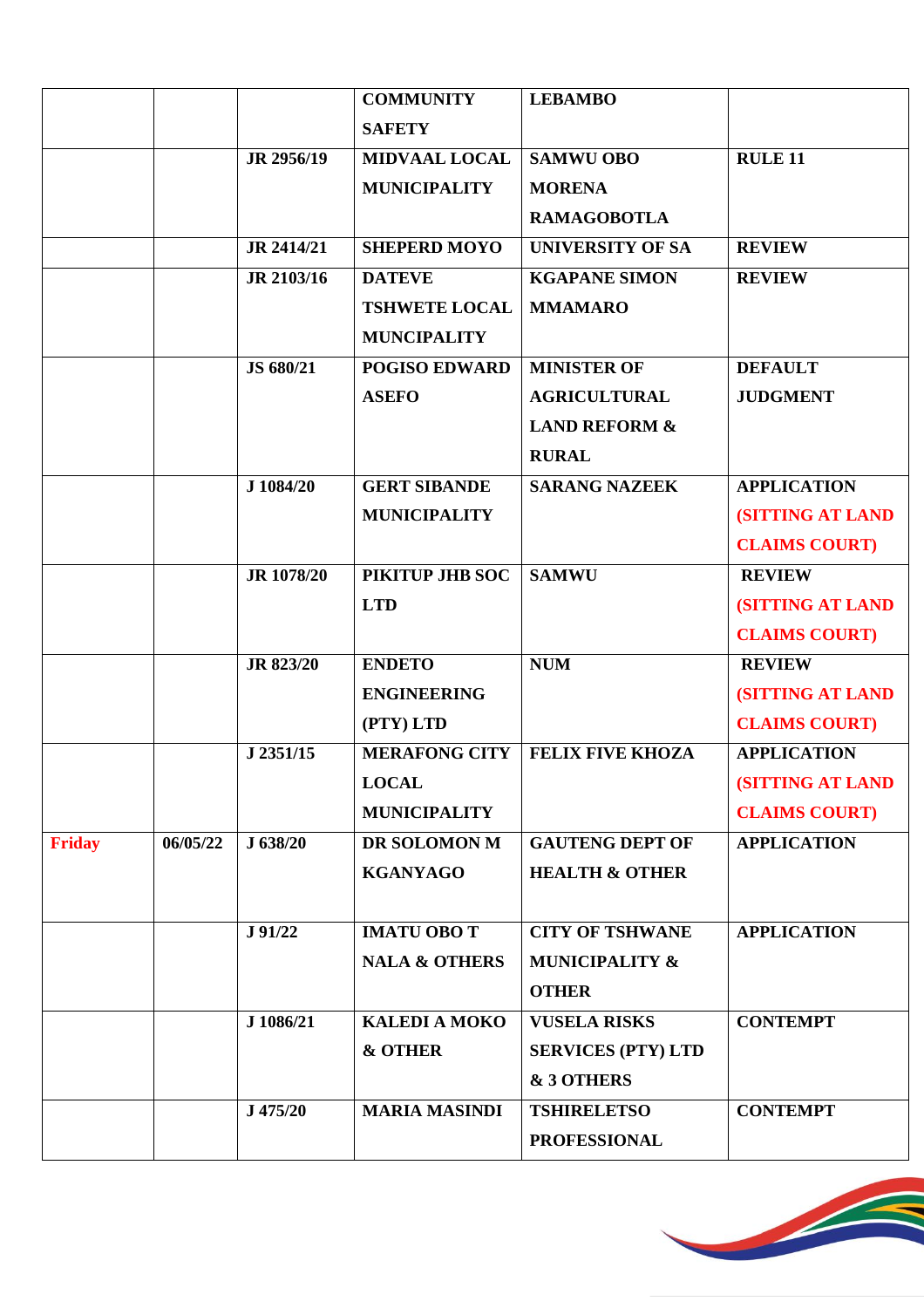

188, 14th Road, Noordwyk, Midrand, 1685 Private Bag X10, Marshalltown, 2107 Tel: +27 10 493 2500 (Switchboard) | E-mail: info@ judiciary.org.za

|  |            | www.judiciary.org.za |                             |                    |
|--|------------|----------------------|-----------------------------|--------------------|
|  |            |                      | <b>SERVICES &amp; OTHER</b> |                    |
|  | J 1816/19  | <b>THABISO</b>       | PHIRI PHIRI                 | <b>CONTEMPT</b>    |
|  |            | <b>GERALD</b>        | <b>SECURITY SERVICES</b>    |                    |
|  |            | <b>BUTHELEZI</b>     | <b>&amp; OTHER</b>          |                    |
|  |            | <b>CONTEMPT</b>      |                             |                    |
|  | J 623/21   | <b>NELSON MATHE</b>  | <b>DEPT OF EDUCATION</b>    | <b>CONTEMPT</b>    |
|  |            |                      | & 2 OTHERS                  |                    |
|  | J 1886/19  | <b>MARTIN JABU</b>   | <b>HERCULES ALARMS</b>      | <b>CONTEMPT</b>    |
|  |            | <b>MANGANYI</b>      | <b>&amp; OTHER</b>          |                    |
|  | J 1335/19  | <b>TEBELLO DENIS</b> | A J SPICE & OTHER           | <b>CONTEMPT</b>    |
|  |            | <b>MOKATI</b>        |                             |                    |
|  | JR 1991/13 | <b>NUMSA OBO</b>     | <b>SASOL VIKING &amp;</b>   | <b>CONTEMPT</b>    |
|  |            | <b>JULIUS</b>        | <b>OTHER</b>                |                    |
|  |            | <b>NTOMBELA</b>      |                             |                    |
|  | JS 287/16  | <b>MOKONYANE W</b>   | <b>ZERBATONE</b>            | <b>CONTEMPT</b>    |
|  |            | <b>MASOMA</b>        | <b>MUNICIPLAITY (PTY)</b>   |                    |
|  |            |                      | LTD & 2 OTHERS              |                    |
|  | J 1160/21  | <b>NORMAN SIEDA</b>  | <b>COGNIZANT</b>            | <b>CONTEMPT</b>    |
|  |            |                      | <b>SECURITY SOLUTION</b>    |                    |
|  |            |                      | CC & 2 OHERD                |                    |
|  | J 1525/21  | <b>BB TRANSPORT</b>  | <b>EFF</b>                  | <b>CONTEMPT</b>    |
|  | JS 889/21  | <b>JOHNSTON</b>      | <b>FROMM SYSTEMS</b>        | <b>CONDONATION</b> |
|  |            | <b>CHRISTOPHER</b>   | <b>AFRICA (PTY) LTD</b>     |                    |
|  |            | <b>SEAN</b>          |                             |                    |
|  | JS 162/21  | <b>SHAIDA BANU</b>   | <b>LABCON</b>               | <b>CONDONATION</b> |
|  |            | <b>KARIM</b>         | <b>LABORATORY</b>           |                    |
|  |            |                      | <b>EQUIPMENT (PTY)</b>      |                    |
|  |            |                      | <b>LTD</b>                  |                    |
|  |            |                      |                             |                    |

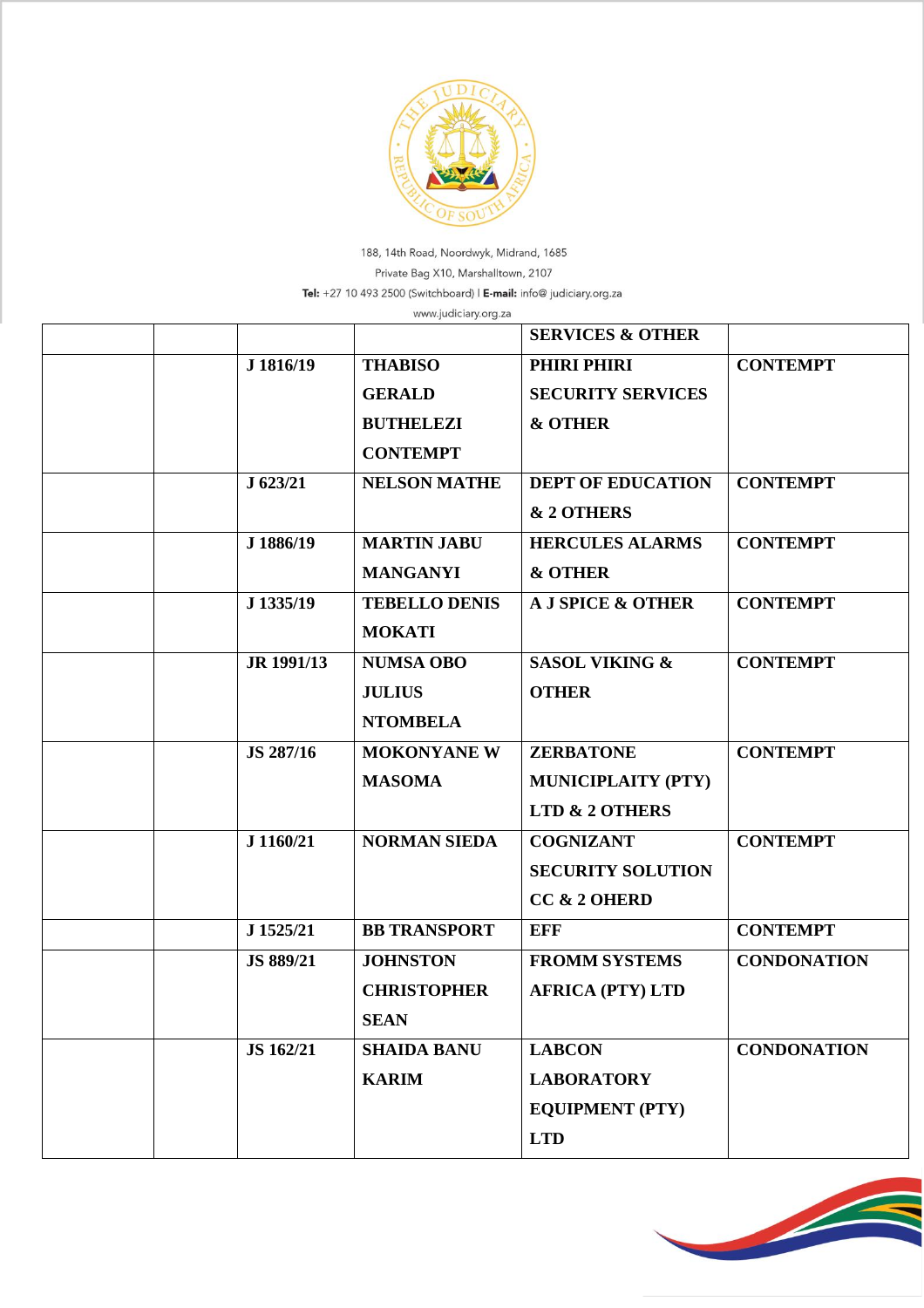|  | <b>JS 2197/19</b> | <b>SAMWU OBO</b> | <b>XHARIEP DISTRICT</b>   | <b>CONDONATION</b> |
|--|-------------------|------------------|---------------------------|--------------------|
|  |                   | <b>TEFO ALED</b> | <b>MUNICIPALITY</b>       |                    |
|  |                   | <b>LEBAKA</b>    |                           |                    |
|  | <b>JS</b> 781/21  | AMCU OBO         | <b>VILLAGE MAIN REEF-</b> | <b>CONDONATION</b> |
|  |                   | <b>KGABAGE</b>   | <b>KOPANANG</b>           |                    |

## **LABOUR COURT JOHANNESBURG**

#### **SECOND TERM**

#### **WEEK 4 (02/05/22 TO 06/05/22)**

### **URGENT COURT**

| <b>DAY</b>       | <b>DATE</b> | <b>CASE NO</b> | <b>APPLICANT</b>        | <b>RESPONDENT</b>          | <b>TYPE OF MATTER</b> |
|------------------|-------------|----------------|-------------------------|----------------------------|-----------------------|
| <b>Monday</b>    | 02/05/22    |                | <b>HOLIDAY</b>          |                            |                       |
| <b>Tuesday</b>   | 03/05/22    |                |                         |                            |                       |
| <b>Wednesday</b> | 04/05/22    | J 10/22        | <b>MIX TELEMATICS</b>   | <b>NATASHA SOEKOE</b>      | <b>RETURN DATE</b>    |
|                  |             |                | <b>AFRICA (PTY) LTD</b> |                            |                       |
|                  |             | J 48/22        | <b>ESKON ROTEK</b>      | <b>ASSOCIATION OF</b>      | <b>RETURN DATE</b>    |
|                  |             |                | <b>INDUSTRIES SOC</b>   | <b>PROGRESIVE</b>          |                       |
|                  |             |                | <b>LTD</b>              | <b>WORKERS UNION</b>       |                       |
| <b>Thursday</b>  | 05/05/22    | J 488/22       | <b>DEPT OF PUBLIC</b>   | <b>SAMUEL VUKELA</b>       | <b>STAY OF WRIT</b>   |
|                  |             |                | <b>WORKS</b>            |                            |                       |
|                  |             | J 478/22       | <b>DIMENSION DATA</b>   | <b>GWB</b>                 | <b>TRANSFER, SEC</b>  |
|                  |             |                | (PTY) LTD               | <b>TECHNOLOGIES</b>        | 197                   |
|                  |             | J 71/22        | <b>ROELOFF</b>          | <b>AFGWU &amp; GENERAL</b> | <b>RETURN DATE</b>    |
|                  |             |                | <b>NURSERY (PTY)</b>    | <b>WORKERS UNION</b>       |                       |
|                  |             |                | <b>LTD</b>              | <b>OBO 55 MEMBERS</b>      |                       |
|                  |             | J 30/22        | <b>MENAR MINING</b>     | <b>SITATUNGA</b>           | <b>RETURN DATE</b>    |
|                  |             |                | <b>SERVICES (PTY)</b>   | <b>MANGANESE (PTY)</b>     |                       |
|                  |             |                | <b>LTD</b>              | <b>LTD</b>                 |                       |
|                  |             | J 146/22       | <b>TEBOGO SEBOLA</b>    | <b>COLEFAX TRADING</b>     | <b>RETURN DATE</b>    |
|                  |             |                |                         | (PTY) LTD                  |                       |
|                  |             | J 68/22        | <b>STEVE TSHWETE</b>    | <b>MAKWATI KHOSI &amp;</b> | <b>RETURN DATE</b>    |
|                  |             |                | <b>LOCAL</b>            | <b>OTHERS</b>              |                       |
|                  |             |                | <b>MUNICIPALITY</b>     |                            |                       |